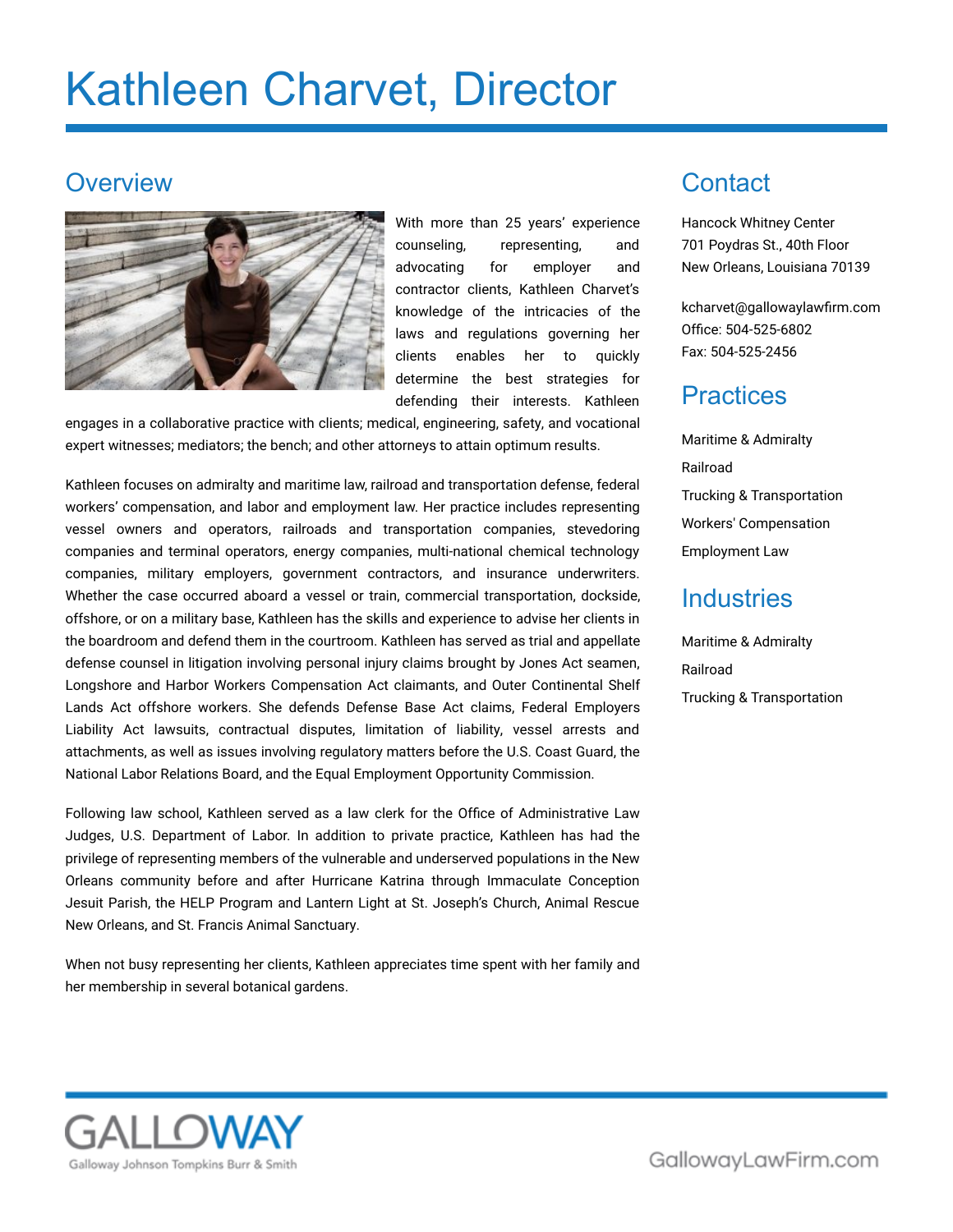



#### **Representative Matters**

- On behalf of an offshore energy company, successfully defended a contract claim by the vessel operator arising out of a multi-plaintiff lawsuit: obtained summary judgment from the federal district court, affirmed by the U.S. Fifth Circuit Court of Appeals.
- On behalf of a railroad and its transportation contractor, obtained a judgment by peremptory exception from the state district court judge, dismissing the lawsuit on federal preemption grounds; the case was not appealed.
- On behalf of an international commercial diving company, obtained partial summary judgment in a multi-party wage act claim from the federal district court, the remaining claims resolved by amicable agreement.
- On behalf of an Outer Continental Shelf Lands Act employer, obtained summary judgment for Special Fund relief, Section 908(f) from the federal Administrative Law Judge pursuant to a Section 922 Modification proceeding; the case was not appealed by the claimant or the Office of the Solicitor of Labor.
- On behalf of a product manufacturer, obtained dismissal of an Americans with Disabilities Act claim by the Equal Employment Opportunity Commission; the claimant did not exercise their right to sue.
- On behalf of a specialty vessel manufacturer, obtained partial summary judgment of state law claims based on federal admiralty and maritime law preemption; the remaining claims arising out a multi-party wrongful death incident settled at mediation.

#### **Publications and Speaking Engagements**

- "Jones Act Cabotage Provisions," Tulane Admiralty Law Institute (2022).
- "Shakespeare on Ethics," Tulane Admiralty Law Institute (2022).
- "A Legislative and Regulatory Update Offshore and Shoreline Wind Energy," U.S. Green Building Council Forward Conference (2021).
- Judge (Appellate Arguments), Judge John R. Brown Admiralty Moot Court Competition, University of Texas School of Law (2021).
- "Recent Developments under the Longshore and Harbor Workers Compensation Act and Extensions" (2020).
- "Maritime Safety Act of 2018," ACI Forum (2019).

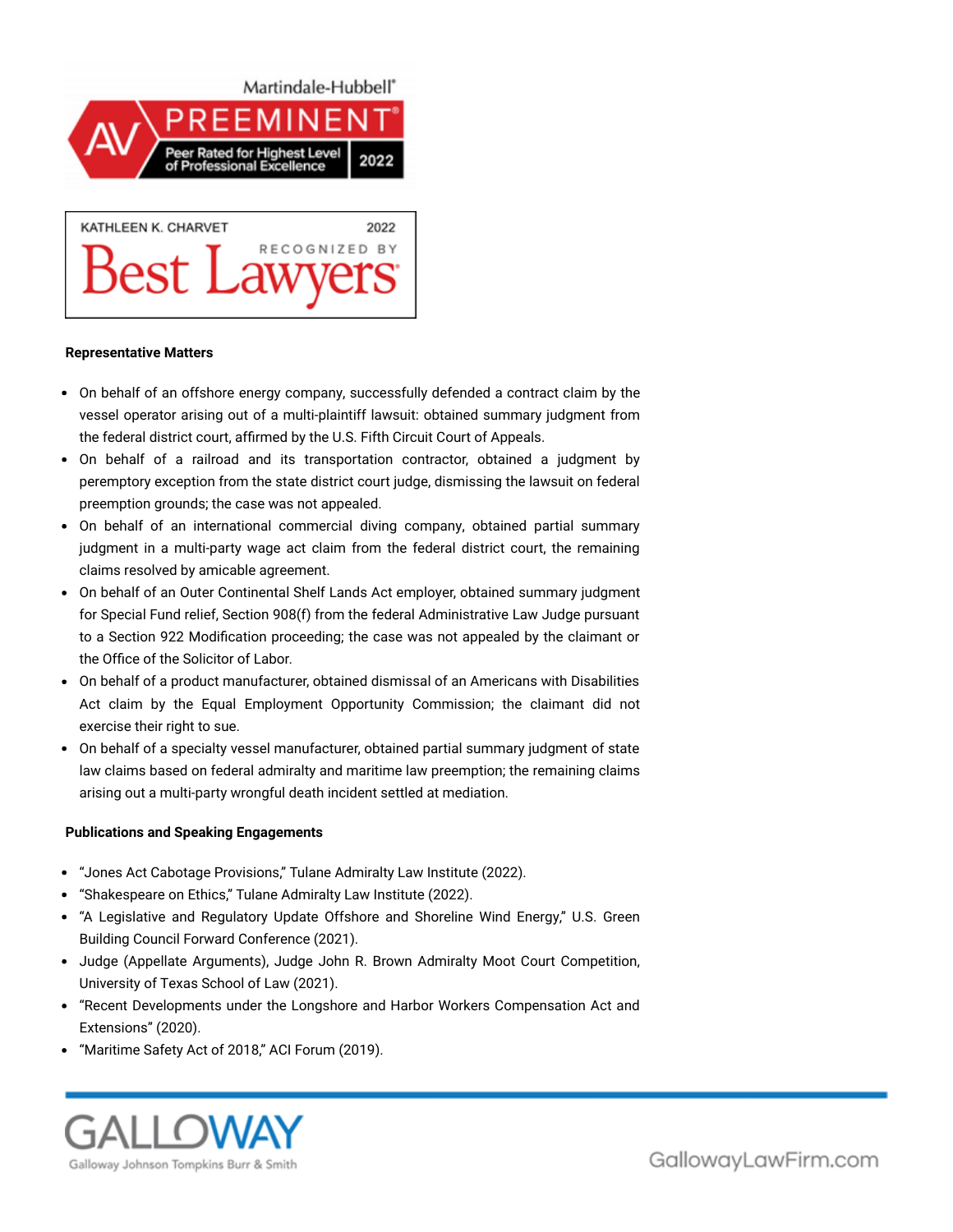- "Recent Developments in Admiralty Law," Tulane University Law School (2018).
- "Dispute Resolution Clauses in Maritime Contracts," Admiralty Law Institute, Tulane University Law School (2018).
- "Recent Developments in Admiralty Law," Tulane University Law School (2017).
- "Gilding the Lily: The Genesis of the Longshoremen's and Harbor Workers Compensation Act," 91 *Tulane Law Review* 881 (2017); Admiralty Law Institute, Tulane University Law School (2017).
- "Recent Developments in Admiralty Law," Tulane University Law School (2016).
- "Alternative Dispute Resolution and Mediation," Admiralty Law Institute, Tulane University Law School (2015)
- "Maintenance and Cure: Maximum Medical Improvement. Defenses, and Collateral Sources," ACI Forum (2014).
- "U.S. Coast Guard Initiatives in 2013 and Federal-State Preemption Issues," Admiralty Law Institute, Tulane University Law School (2013).
- "Psychological Claims Arising Under the Act, Annual Longshore Conference," Loyola University College of Law, and the U.S. Department of Labor (2012).
- "Ethical Issues in Catastrophic Incidents: Staying Neutral, Admiralty Law Institute," Tulane University Law School (2011).
- "Ethical Concerns in Claims Under the Act," Heather Angelico and Kathleen K. Charvet, Annual Longshore Conference, Loyola University College of Law and the U.S. Department of Labor (2010).
- "Recent Developments Affecting the Administration of the Act," Annual Longshore Conference, Loyola University College of Law and the U.S. Department of Labor(2008).
- Judge (Appellate Arguments), Judge John R. Brown Admiralty Moot Court Competition, University of Texas School of Law; Tulane Law School Moot Court (2008).
- "Techniques in Deposing Expert Witnesses," Society of Accredited Marine Surveyors (2007).
- Judge (Appellate Briefs), Judge John R. Brown Admiralty Moot Court Competition, University of Texas School of Law; Tulane Law School Moot Court (2006).
- "Recent Developments in Maritime Law," Kathleen K. Charvet and Heather A. Waterman, 28 Tulane Maritime Law Journal 375 (2004).
- "Section 905(b) and Third-Party Claims: Do Remedies Really Still Exist? What is the Impact on LHWCA Claims?" Kathleen K. Charvet, 3 Loyola Maritime Law Journal 1 – 10 (2004).
- "Recent Developments in Maritime Law," Tulane University School of Law, Maritime Law Seminar, Honorable Sarah S. Vance, Kathleen K. Charvet and Jeffrey Raizner, Esq.(2003).
- "Maritime Practice in Louisiana: An Update," Prime Time CLE (2003).
- "Recent Developments in Admiralty and Maritime Law," *Tort and Insurance Law Journal*, American Bar Association Vol. 36 No. 2 (Winter 2001).
- "*Fontenot v. Dual Drilling*. Comparative Fault Doctrine Sinks Blockade Against Quantifying Employer Fault on the OCS," American Bar Association Torts and Insurance Practice, Admiralty and Maritime Law Committee (1999).
- *"Bienvenu v. Texaco, Inc.,* The "Sea-Change" Something Rich and Strange, American Bar Association Torts and Insurance Practice," Admiralty and Maritime Law Committee (1999).
- "Admiralty Law," Prime Time CLE, Kathleen K. Charvet and Michael deBlanc, Jr. (1998).

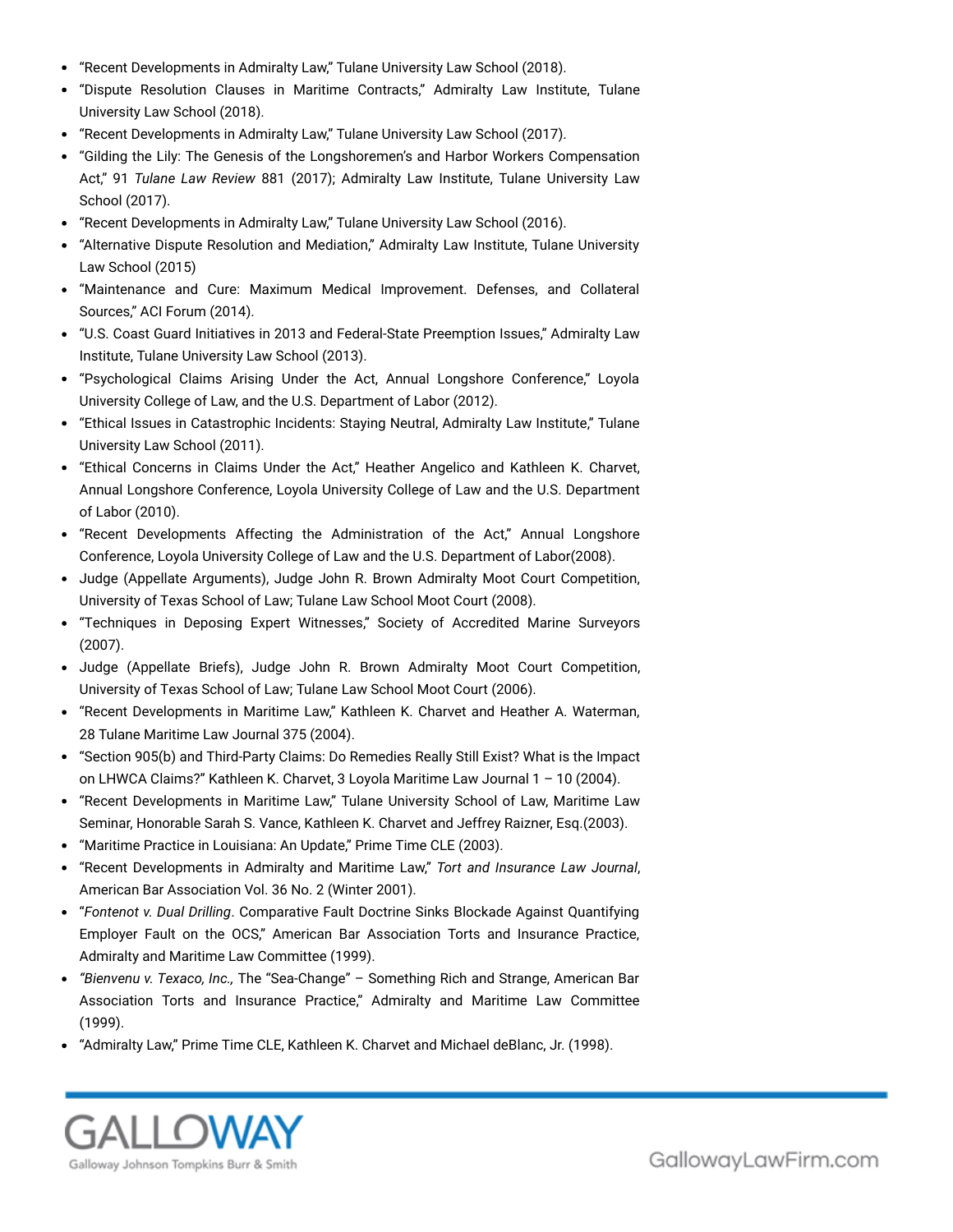- "The Tempest: Recent Developments in the Fifth Circuit Concerning the LHWCA," The Longshore Claims Association and Prime Time CLE (1998).
- "Handling the Longshore Claim Effectively: Appeals before the Benefits Review Board and the Appellate Courts," Prime Time CLE, Darnell Bludworth and Kathleen K. Charvet (1997).
- "Handling the Longshore Claim Effectively: Practice before the Office of Workers' Compensation Programs," Prime Time CLE, Marcus J. Poulliard and Kathleen K. Charvet (1997).
- "An Update on Extension Act Cases," A Conference on the Longshore and Harbor Workers' Compensation Act, Loyola University School of Law and the U.S. Department of Labor (1997).
- "Intoxication as a Defense: From the Employer's Point of View," the Annual Longshore Conference, Loyola School of Law and the United States Department of Labor (1996).
- "Contractor Safety/Liability in Shipyard Employment," National Safety Council, Dallas, Texas (1995).
- "Longshore and Harbor Workers' Compensation Act in Louisiana, Jurisdiction, Practice Pointers and Litigation of Claims," National Business Institute, Inc. (1995).
- "Strategies for Counseling Employers & Carriers Under the New Law." Workers' Compensation Law in Louisiana, National Education Network (1994).
- "Injuries in the Workplace in Louisiana: Ethical Considerations; The Americans with Disabilities Act; and Workers' Compensation Claims," National Business Institute, Inc. (1993).
- "An Overview of the Longshore and Harbor Workers' Compensation Act: Recent Developments. A Conference on Louisiana Workers' Compensation Law," Professional Education Systems, Inc. (1993).
- "Trial Tactics-Defendant's Issues, Trial and (Fewer) Errors," Loyola University School of Law (1992).
- "Section 20 Presumptions-Point/Counterpoint, A Conference on the Longshore and Harbor Workers' Compensation Act," Loyola University Law School and the United States Department of Labor (1992).
- "Negotiation and Settlement, A Conference on the Longshore and Harbor Workers' Compensation Act," Loyola University Law School and the United States Department of Labor (1992).

## **Education**

- J.D., Tulane University School of Law, 1983
- Exeter College, Oxford University, 1977
- B.A., University of New Orleans, 1977

# Admissions

- Louisiana, 1983
- U.S. District Court for the Eastern District of Louisiana
- U.S. District Court for the Middle District of Louisiana
- U.S. District Court for the Western District of Louisiana